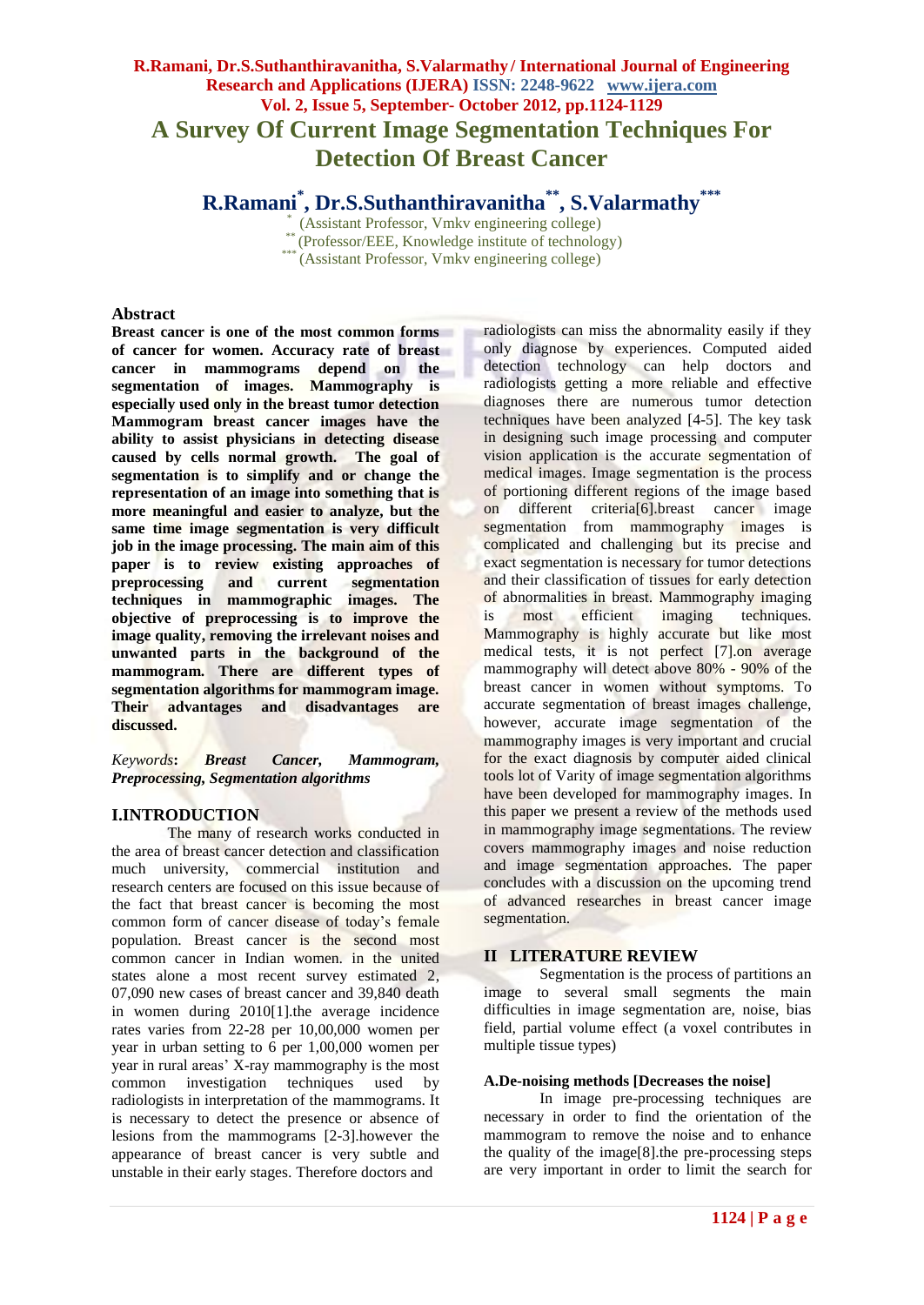abnormalities without undue influence from back ground of the mammograms. The main objective of this process is to improve the quality of the image to make it ready to further processing by removing the unrelated and surplus parts in the back ground of the mammograms [9].

#### **1. Adaptive median filter**

Adaptive median filter works on a rectangular region Pxy, it changes the size of Pxy during the filtering operation depending on certain conditions such as

- $Zmin = minimum pixel value in Pxy$
- $Z$ max = maximum pixel value in Pxy
- $Zmed = median pixel value in Pxy$

Pmax = maximum allowed size of Pxy

Each output contains the median value in 3 by 3 neighborhoods around the corresponding pixel in the input images. The edges of the image however are replaced by zeros [10].adaptive median filter has been found to smooth the non repulsive noise from 2D signals without blurring edges and preserve image details. This is particularly suitable for enhancing mammograms images.

#### **2. Mean filter**

The mean filter replaces each pixel by the average value of the intensities in its neighborhood. It can localy reduce the variance and is easy to implement [11].

# **3. A markov random field method**

In this method spatial correlation information is used to preserve fine details [12].in this method regularization of the noise estimation is performed. The updating of pixel value is done by iterated conditioned modes.

#### **4. Wavelet methods**

In frequency domain these method is used for de-noising and preserving the signal application of wavelet based methods on mammography image makes the wavelet and scaling coefficient biased. This problem can be solved by squaring mammograms images by non central chi-square distribution method [13].

#### **5. Median filtering**

A median filter is a non linear filter is efficient in removing salt and pepper noise median tends to preserve the sharpness of image edges while removing noise. The various of median filter are i) centre-weighted median filter ii) weighted median filter iii) max-median filter, the effect of increasing the size of the window in median filtering noise is removed effectively.

### **6. Max-Min filter**

Maximum and minimum filter attribute to each pixel in an image a new value equal to the maximum or minimum value in a neighborhood around that pixel. The neighborhood stands for the shape of the filter, maximum and minimum filters have been used in contrast enhancement.

#### **B. IMAGE SEGMENTATION**

The main objective of image segmentation is to extract various features of the images which can be merged or split in order to build objects of interest on which analysis and interpretation can be performed. Image segmentation refers to the process of partitioning an image into groups of pixels which are homogeneous with respect to some criterion. The result of segmentation is the splitting up of the image into connected areas. Thus segment is concerned with dividing an image into meaningful regions. The image segmentation techniques such as thresholding, region growing, statistics models, active control modes and clustering have been used for image segmentation because of the complex intensity distribution in medical images, thresholding becomes a difficult task and often fails  $[14-15]$ .

## **1. Region growing segmentation**

Region growing is an approach to image segmentation in which neighboring pixels are examined and added to a region class if no edges are detected. This process is iterated for each boundary pixel in the region. If adjacent regions are found, a region merging algorithms is used in which weak edges are dissolved and strong edges are left intact. The region growing starts with a seed which is selected in the centre of the tumor region. During the region growing phase, pixels in the neighbor of seed are added to region based on homogeneity criteria thereby resulting in a connected region [15].

### **2. Random walk method**

The random walk method is used to segment the breast tissues for detection of cancerous cells. Random walk is defined as discrete random motion in which a particle repeatedly moves a fixed distance up, down, east, south and north. This is a region growing based image segmentation method based on random walk of a particle. In this method the initial position at which a particle is initially present is known as seed point movement from one position to another is based on the probability calculation. After the seed point has been detected random walk method is to be performed for segmentation and ten fine segmented [16].

#### **3. Watershed algorithm**

The watershed is a powerful tool for image segmentation in watershed the image is considered as a topographic surface. The watershed algorithms have been developed and tested on Varity of mammogram breast cancer images [17]. It has been found that the result of segmentation gives very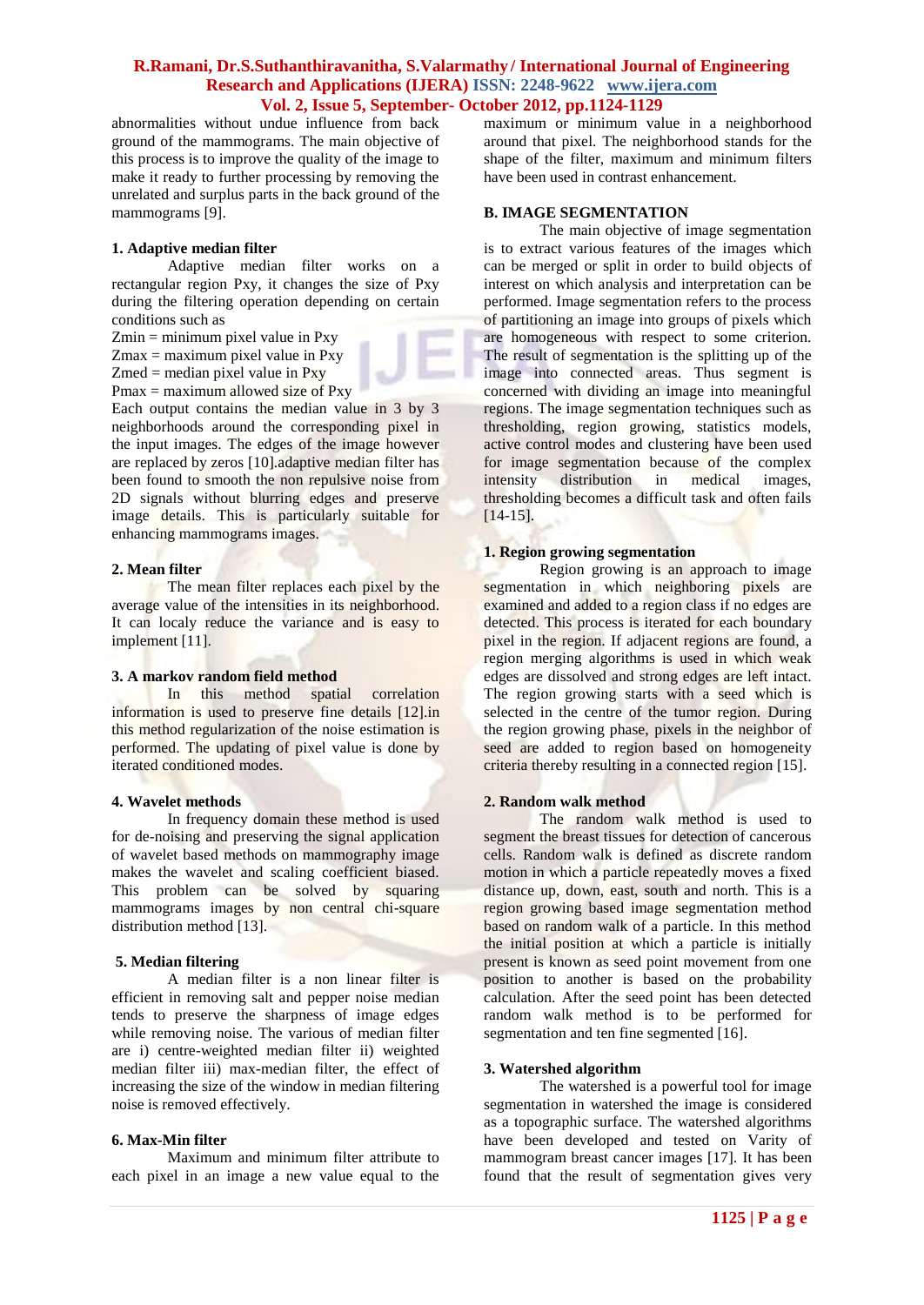good suggestion to a radiologist and doctors to further investigate on the presence of micro calcifications in the breast tissue. Various steps involved in watershed algorithms such as Input image.

Input image converted to gray scale image.

Filter is used for noise removed.

Median filter is used to enhance the quality of image.

Apply threshold segmentation.

Apply watershed segmentation.

Morphological operation.

Finally output will be a tumor region.

#### **4. Adaptive mean shift algorithm**

Adaptive mean shift algorithm is obtained from mean shift clustering mean shift algorithm. The

Basic mean shift clustering algorithm maintains a set of data points the same size as the input data set. A mean shift algorithm that is similar then to kmeans called likelihood mean shift, replaces the set of points undergoing replacement by the mean of all points in the input set that are within a given distance of changing set. One of the advantages of mean shift over k-means is the there is no need to choose the number of cluster, because mean shift is likely to find only a few clusters if indeed only a small number exist. However, mean shift can be much slower than K means. Mean shift has soft variants much as K-means does.

$$
\mathbf{m}_{h,G}(\mathbf{x}) = \frac{\sum_{i=1}^{n} \mathbf{x}_i g\left(\left\|\frac{\mathbf{x} - \mathbf{X}_i}{h}\right\|^2\right)}{\sum_{i=1}^{n} g\left(\left\|\frac{\mathbf{x} - \mathbf{X}_i}{h}\right\|^2\right)} - \mathbf{x}
$$

1

This is the difference between the weighted mean and x, known as mean shift vector. Since the gradient of the density estimator always points towards that direction in which the density rises most quickly, from the above Equation the mean shift vector always points towards the direction in which the density rises most quickly. This is the main principle of mean shift-based clustering. This equation is generalized into

$$
\mathbf{m}_{G}(\mathbf{x}) = \frac{\sum_{i=1}^{n} \frac{1}{h_i^{d+2}} \mathbf{x}_i g\left(\left\|\frac{\mathbf{x} - \mathbf{X}_i}{h_i}\right\|^2\right)}{\sum_{i=1}^{n} \frac{1}{h_i^{d+2}} g\left(\left\|\frac{\mathbf{x} - \mathbf{X}_i}{h_i}\right\|^2\right)} - \mathbf{x}_{n-2}}
$$

This is referred to as adaptive mean shift vector. The adaptive mean shift vector always points towards the direction in which the density rises most quickly, which is called the mean property. This is the basic principle of adaptive means shift based clustering [18].

# **5. Wavelet based adaptive windowing method**

The wavelet based adaptive windowing method is used for the segmentation of bright targets in an image. In these method two types of segmentation is used for mammogram to detect tumor. Coarse segmentation is implemented by using wavelet based histogram thresholding, where the threshold value is chosen by performing in wavelet based analysis of pdf of wavelet transformed images at different channels and second one is fine segmentation which is obtained by choosing threshold by using windowing method. The wavelet based adaptive windowing method is effective to segment the tumor in mammograms and it can also be used in other segmentation applications. This method of segmentation yield significantly superior image quality when it's compared to the global threshold method and window based adaptive thresholding method [19].

#### **6. K-Means clustering method.**

The k-means algorithms are an iterative technique that is used to partition an image into kcluster. In statistics and machine learning, k-means clustering is a method of cluster analysis which can to portions n observation into k cluster in which each observation belongs to the cluster with the nearest mean [20-21]. The basic algorithms is given below

- Pick k cluster centre's either randomly or based on some heuristic.
	- Assign each pixel in the image to the cluster that minimum the distance between the pixels cluster centre.
- Re-compute the cluster centre's by averaging all of the pixels in the cluster.

Repeat last two steps until convergences are attained. The most common algorithm uses an iterative refinement technique; due to this ambiguity it is often called the k-means algorithms.

#### **7. Fuzzy c-means**

---

The fuzzy c means algorithms also known as fuzzy ISODATA is one of the most frequently used methods in pattern recognition fuzzy c-means is a method of clustering which allows one piece of data to belong to the two or more cluster[22]. It is based on the minimization of objective function to achieve a good classification. J is a squared error clustering criterion and solutions of minimization are least squared error stationary point of J in the following equation

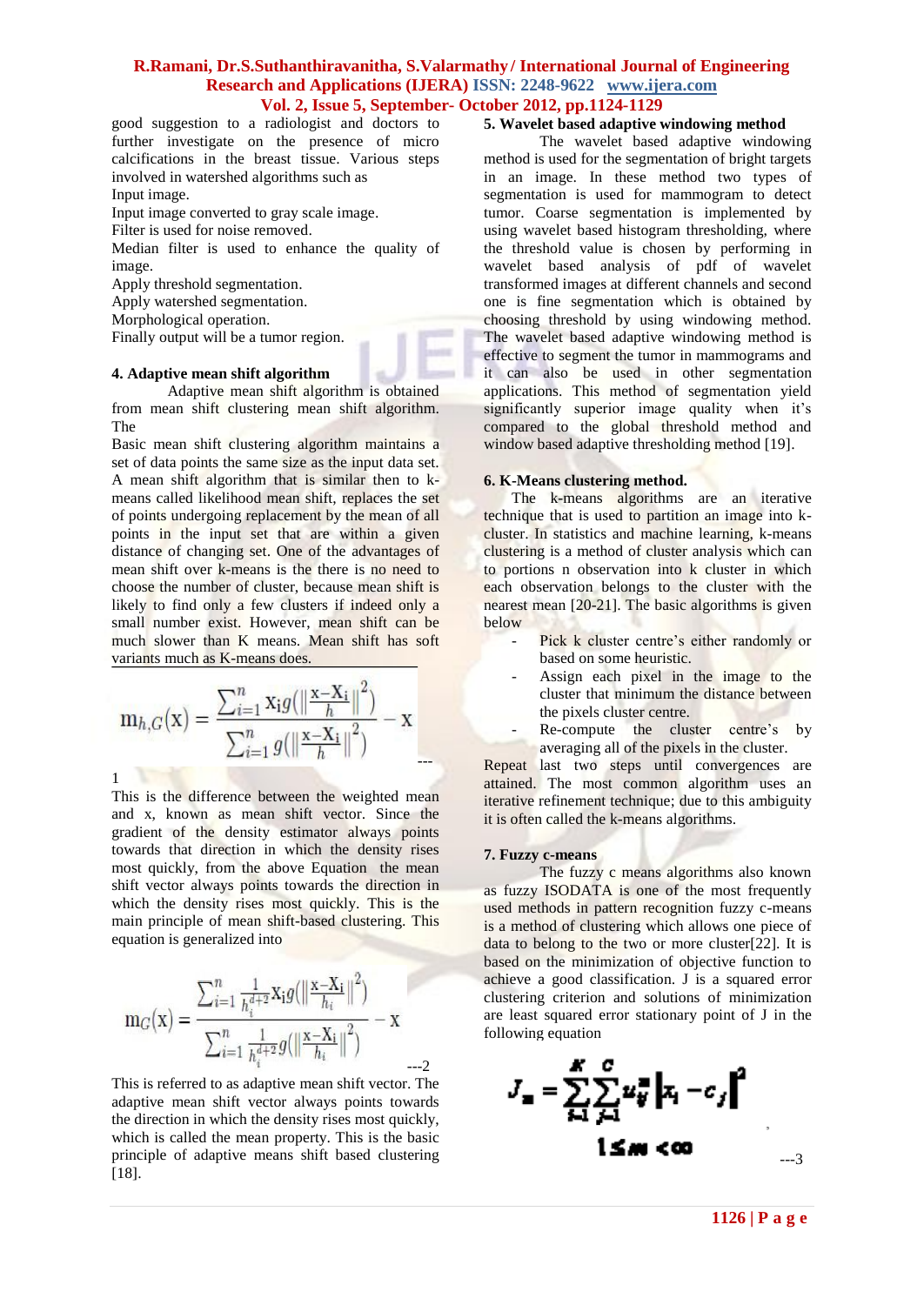Fuzzy partitioning is carried out through an iterative optimization of the objective. The clustering method for both k means algorithms and fuzzy c means algorithms is same but in k means algorithm when it cluster, it takes the mean of the weighted cluster so as easy to identify masses or the origin point of cancer and tumor. Similarly in FCM, it considers that each point has weighted value associated with cluster. Doing this were able to find out how much the cancer has spread out, this is helped to us to find out the stages of breast cancer[23].

# **8. Vector Quantization**

The main objective of the vector quantization segmentation method to detect cancerous mass from MRI images. In order to increase radiologist's diagnostic performance, computer-aided diagnosis (CAD) scheme have been developed to improve the detection of primary signatures of this disease: masses and micro calcifications. During the past many researchers in the field of medical imaging and soft computing have made significant survey in the field of image segmentation. Image segmentation techniques can be classified as based on edge detection, region or surface growing, threshold level, classifier such as Hierarchical Self Organizing Map (HSOM), and feature vector clustering or vector quantization. Vector quantization has proved to be a very effective model for image segmentation process. Vector quantization is a process of portioning an ndimensional vector space into M regions so as to optimize a criterion function when all the points in each region are approximated by the representation vector associated with that region. There are two processes involved in the vector quantization: one is the training process which determines the set of codebook vector according to the probability of the input data, the other is the encoding process which assigns input vectors to the code book vectors [24]. Tumors or calcifications are embedded in an

inhomogeneous background. In mammograms, background objects may even appear brighter. Therefore, global threshold methods suffer<br>considerable drawback. Vector quantization considerable drawback. Vector segmentation algorithm attempts to overcome such drawbacks. Vector quantization is based on clustering algorithm. Clustering is the process of grouping a data set in a way that the similarity between data within a cluster is maximized while the similarity between data of different clusters is maximized and is used for pattern recognition in image processing. Quantization methods are used for tumor detection in MRI images. From results it is observed that proposed method gives far better results compared to morphological Segmentation. The Algorithms are Identification rate for vector quantization method is 71.5%

and for Morphological Segmentation Identification Rate is 66.7%**.[25]**

# **9. Segmentation by Morphological Algorithm**

Mathematical morphology is used as a tool for extracting image components such as boundaries in image segmentation. Since language of mathematical morphology is set theory, this segmentation approach is based on binary image. This algorithm includes two major steps: preprocessing and segmentation. Thresholding is used to convert input image into binary image. Since tumor tissue tends to have maximum intensity in mammograms, normally closed to 1 in gray level, a global threshold could serve as the first cut in the process and convert the image into binary image. Dilation and erosion are two basic morphological operations defined by equation (2) and (3) respectively [26].

$$
A \oplus B = \{ z \mid (B), \cap A \neq \emptyset \} \quad (2)
$$

 $A \Theta B = \{ z | (B), \subseteq A \}$  $(3)$ The simplest way to realize boundary extraction of a binary image A is given by equation (4) [26],

$$
\beta(A) = A - (A \Theta B) \tag{4}
$$

where B is a suitable structuring element. However, there could be noise present by this method, instead of using original binary image A; dilation of A, that is, A⊕B could be

used. Equation (5) is the resulting edge detection formula.

$$
\beta(A) = (A \oplus B) - ((A \oplus B) \oplus B)) \tag{5}
$$

### **10. Level Set Model**

Many of the PDEs used in image processing are based on moving curves and surfaces with curvature based velocities. In this area, the level set method developed by Osher and Sethian<sup>[27]</sup> was very influential and useful. The basic idea is to represent the curves or surfaces as the zero level set of a higher dimensional hyper surface. This technique not only provides more accurate

Numerical implementations but also handle topological change very easily. It has several advantages; its stability and irrelevancy with topology, displays a great advantage to solve the problems of corner point producing, curve breaking and combining etc. Since the edge-stopping function depends on the image gradient, only objects with edges defined by gradients can be segmented. Another disadvantage is that in practice, the edgestopping function is never exactly zero at the edges, and so the curve may eventually pass through object boundaries [28]

### **11. Multiobjective Image Segmentation**

Earlier image segmentation problem has been treated as mono objective. Mono-objective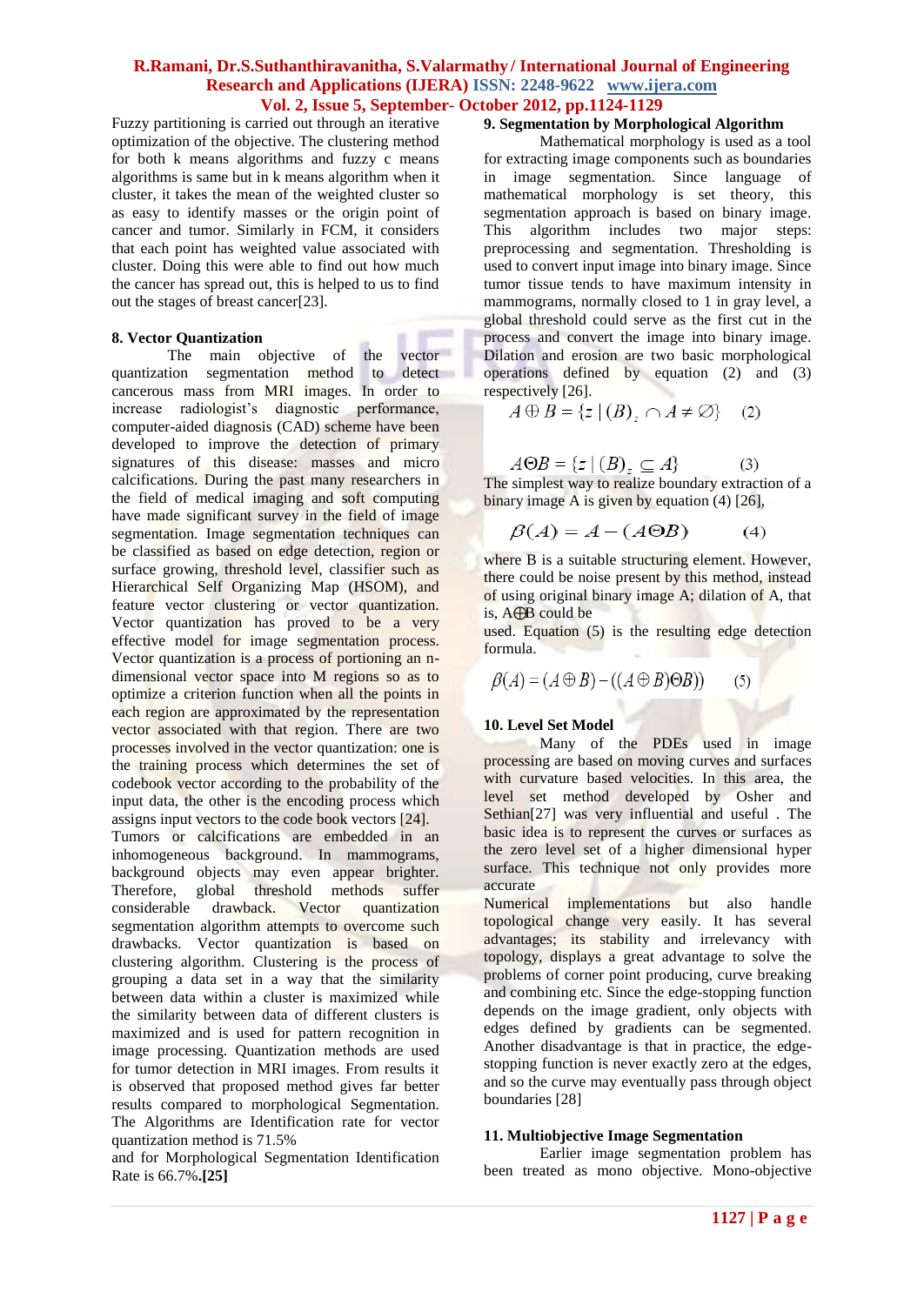images considers only one objective, because a **REFERENCES**

- [1]. The American college of radiology (ACR), http://www.acr.org//
- [2]. Stems .e.e(1996) can j. sung. Vol 33 pp128-132
- [3]. Highmam R and Brady M(1999) mammogaraphic image analysis,klworers academic publishers,isbn:0-7923-5620-9.
- [4]. Sheng zhow Xu and hong Liu&Enmin song "marker-controlled watershed for lesion segmentation in mammograms".J digital imaging 24:754-763,2011
- [5]. M.Grgic et al.[eds];recc Advan.in mult.sig.processing and communication sci231,pp631-657,2009
- [6]. chang PL .Teng wg(2007) exploting the self organiszing map for medical image segmentation, in, twentieth IEEE international sysmposium on computer based medical systems.pp281-288
- [7]. Guido .M.te Brate and Nico Karssemrjes,single and multiscale detection of masses in digital mammograms,IEEE Transations on Medical imaging Vol.18,no 7,july1999,628-638.
- [8]. Samir kumar bandyopathyay,preprocessing of mammogaram images,international journal of engineering science and technology,vol.2(11),2010,6753-6758.
- [9]. D. narvain ponraj,m.evangelin jenifer,p.poongodi,j.samuvel manoharan.a survey on the pre-processing techniques of mammogram for the detection of breast cancer, journal of emerging trends in computing and information sciences.vol 2,no:12,December 2011.
- [10]. Jwad nagi automated breast profile segmentation for ROI detection using digital mammogram IEEE EMBS confrerence on bio-medic al engineering and sciences(Iecbes2010),kuala lumpur.
- [11]. Junn shan wen ju,yanhui, guoa, ling zhang, h.d.cheng. automated breast cancer detection and classification using ultrasound images-a survey. Pattern recognition 43,(2010) 299-317
- [12]. an s.an d(1984) stochastic relaxation gibbs distribution and the Bayesian restoration of images,IEEE trans pattern and mach intel 721-741.
- [13]. nowak rd (1999) wavelet based rician noise removal for MRI images,IEEE trans image processing.8(10);1408-1419.
- [14]. Suzuki h.torkakij (1991) automatic segmentation of head MRI images by knowledge guided thresholding,computer medical imaging graphic15(4);233.

# **III. CONCLUSION**

and spatial

Image segmentation is one of the most challenging and active research areas in the field of medical image processing. Mammogram Image segmentation is a challenging task and there is a need and huge scope for future research to improve the accuracy, precision and speed of segmentation methods. Thus there is no single method which can be considered good for neither all type of images, nor all methods equally good for a particular type of image. Due to all above factors, image segmentation remains a challenging problem in image processing and computer vision and is still a pending problem in the world. Further works may be conducted to develop efficient segmentation methods.

Relationship could be considered. Similarly criteria for inter pattern similarity that is grouping can be multiple, spatial coherence vs. feature homogeneity, connectedness vs. compactness, diversity vs. accuracy. For image segmentation multiple methods can be used for getting appropriate output, and there may be a tendency for multiple optimizations and decision making processes where multiple validity assessment should be used.[28] There are two general approaches for Multi objective optimization problem, the first approach is to combine multiple objective functions into a single composite function, and the second is to determine a set of solutions that are non-dominated with respect to each objective.

single segmentation image. Such type of segmented images are of good quality but may not allow a higher level process (as image segmentation considered as low level process & pattern recognition, object tracking & scene analysis as high level process ) to extract all information included within the image. So different segmentation results are calculated. Image segmentation is a multi objective optimization problem [29]. The consideration of multiple criteria (objectives) starts from the understanding of image pattern to its selected segmentation process involved (feature selection/extraction, similarity/ dissimilarity measure) and finally the assessment of its output (validity assessment). As there are possibilities of multiple sources of information for a segmentation problem, thus multiple representations have to be considered, for example, feature selection is the process of identifying similarity criteria used in segmentation process, now either only single criteria is used, that is intensity of pixels, or to make it a multi objective problem consider several similarity criteria to segment same image, which can be intensity, color, texture, shape, spatial information. For instance, in segmenting a medical image based on CT scan, multiple features like intensity, shape